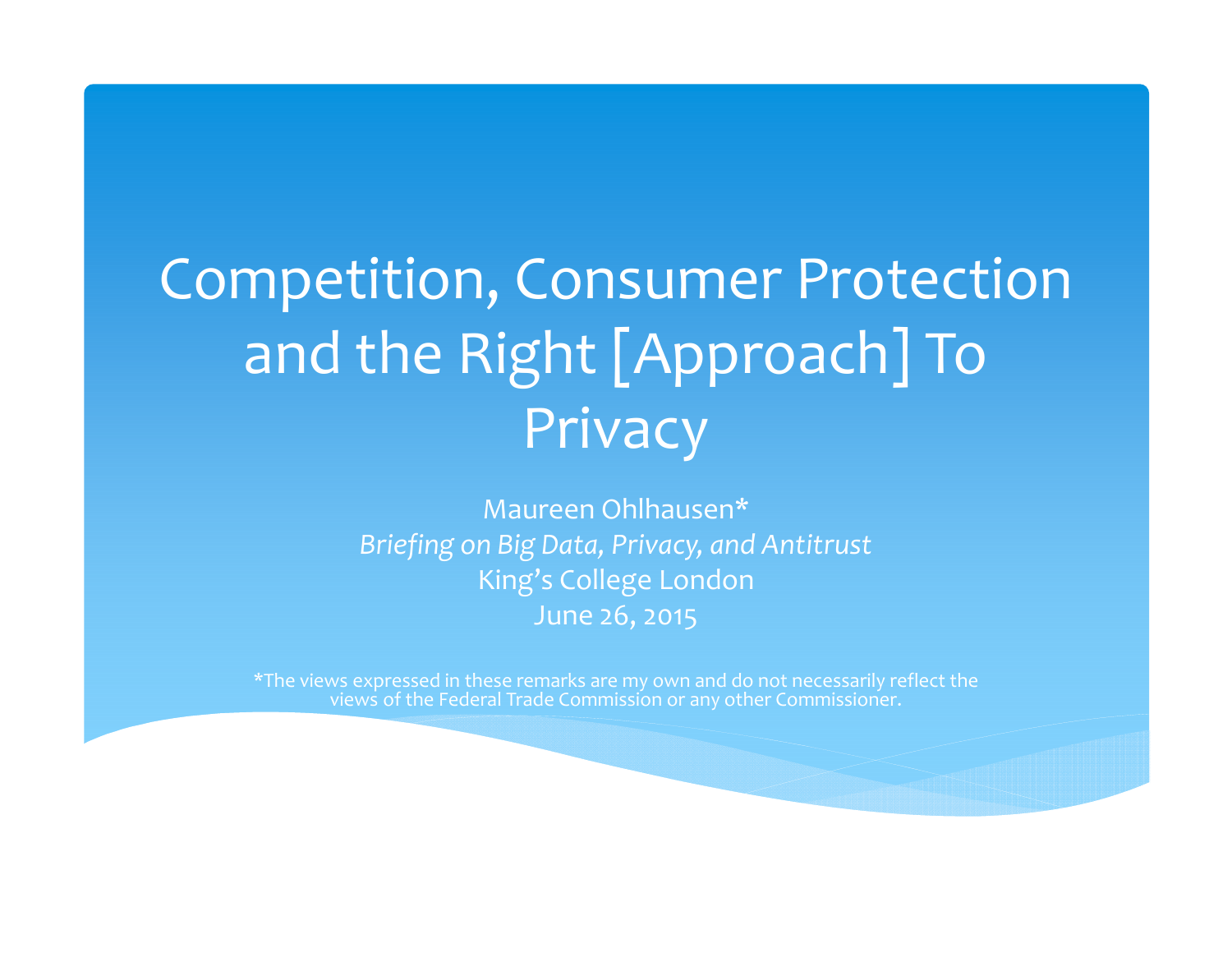## Roadmap

- The three phase evolution of privacy in the U.S.
- The early, and persisting, distinction between competition law and consumer protection law
- Modern calls to blend privacy, antitrust analysis
	- The FTC's response
	- My policy concerns
- A proposed three‐par<sup>t</sup> test for choosing antitrust or consumer protection law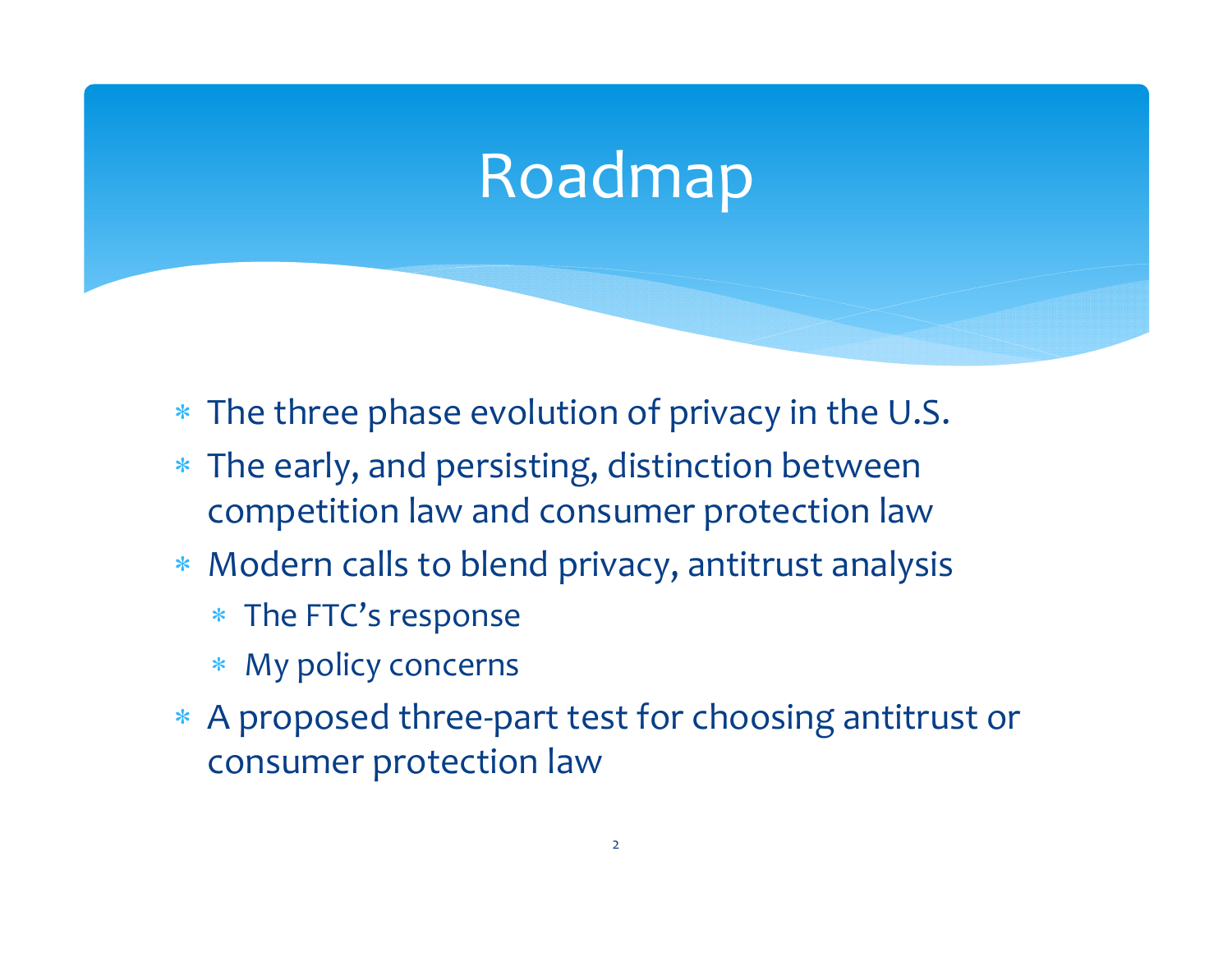### Evolution of Privacy Laws In U.S.

- Personal privacy laws in the United States have evolved in three phases during the modern era.
- The first period began with Warren and Brandeis and lasted until about the Second World War. This period exhibited <sup>a</sup> growing recognition of personal privacy and the attempt to protect privacy by extending existing doctrines of law, like trespass.
- Next came the post‐War era and early computer age, in which federal laws developed to augment state and common laws and help reconcile the growing commercialization of personal data and the need to protect the individual;
- Finally, the modern era that began with commercial use of the Internet in the 1990s and in which we now find ourselves.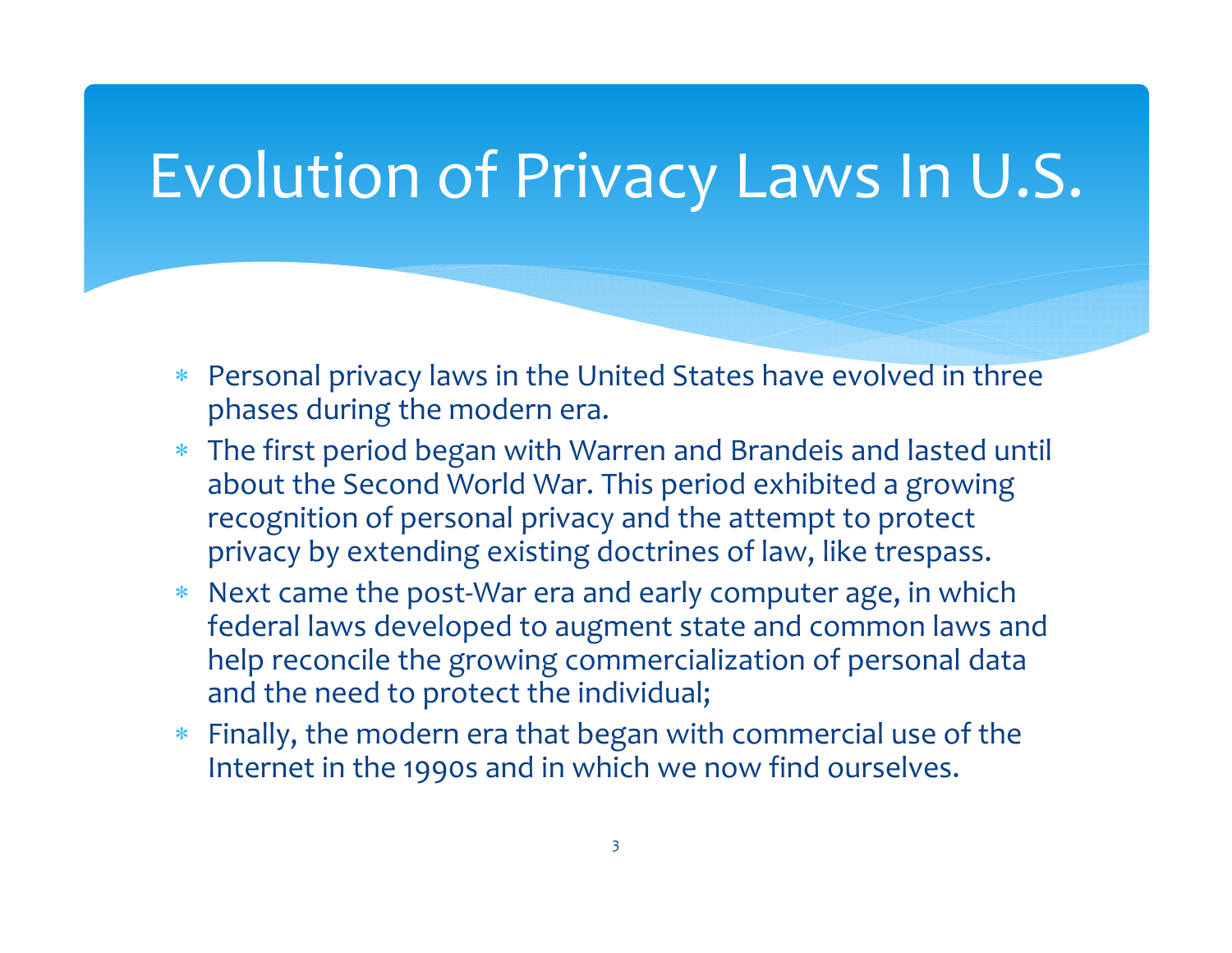### The Early Modern Era of Privacy

- Warren and Brandeis captured the fear of new technology in the face of change in the Second Industrial Revolution.
- They wrote their paper in response to the creation of the portable camera by Kodak in 1888 and the rise of gossip journalism.
- They recognized that exposure of personal details to the public could create harm.
- Their work began <sup>a</sup> trend to states' recognition of private rights of action, mainly under tort law.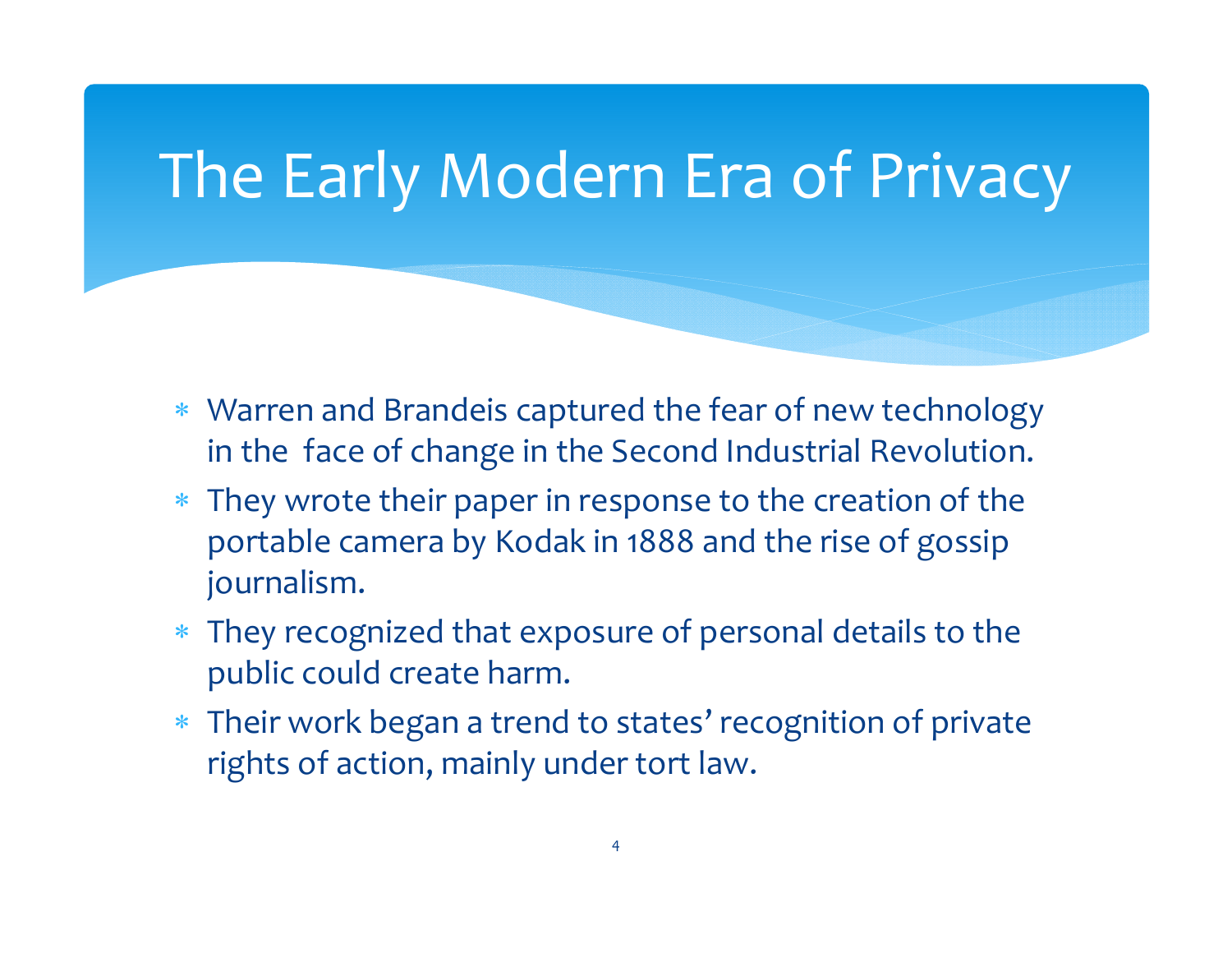# Mid‐Century Developments in Privacy Laws

- Second wave of increased privacy concerns occurred during the immediate post‐WWII boom years.
- Computers and telecommunications technology allowed companies to create files on people that were used to assess creditworthiness.
- People wanted the credit; but were concerned about the collection, storage, and use or misuse of their personal information.
- Congress responded with expanded legal protections, including the Fair Credit Reporting Act in 1970.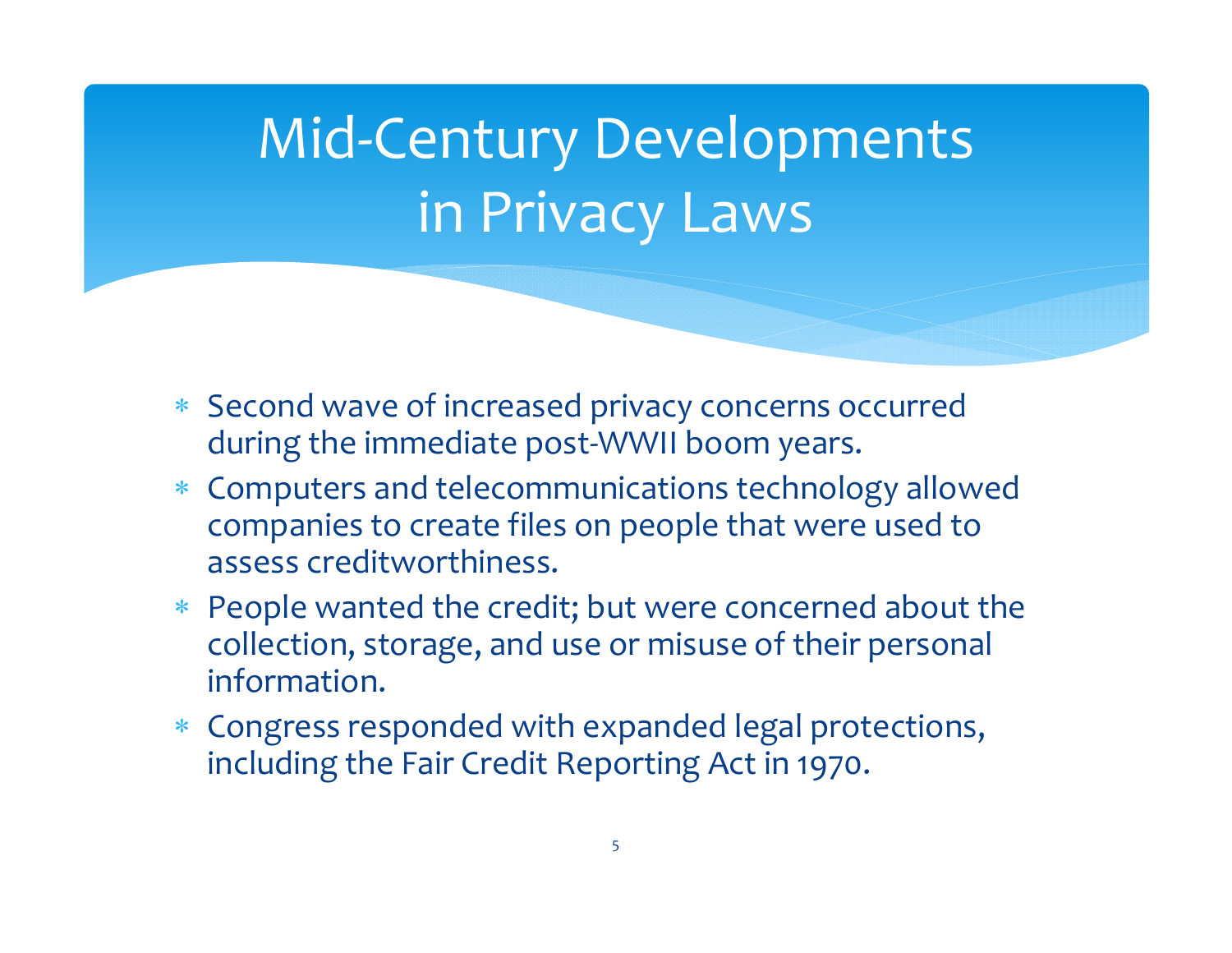# Relationship Between Privacy and Commerce Today

- Third wave began with advances in Internet technology that allow for easy collection and use of consumer data.
- Most online businesses are transactional platforms; they require consumer data as an input to get to scale, realize network effects, and attract advertisers and others to the more heavily monetized side of the platform.
	- Websites thrive on data as an input e.g., search engines like Google improve the more queries they receive; Kayak's data mining technology allows it to offer predictive information about the value of <sup>a</sup> deal to consumers
- Consumer data also can be <sup>a</sup> commodity.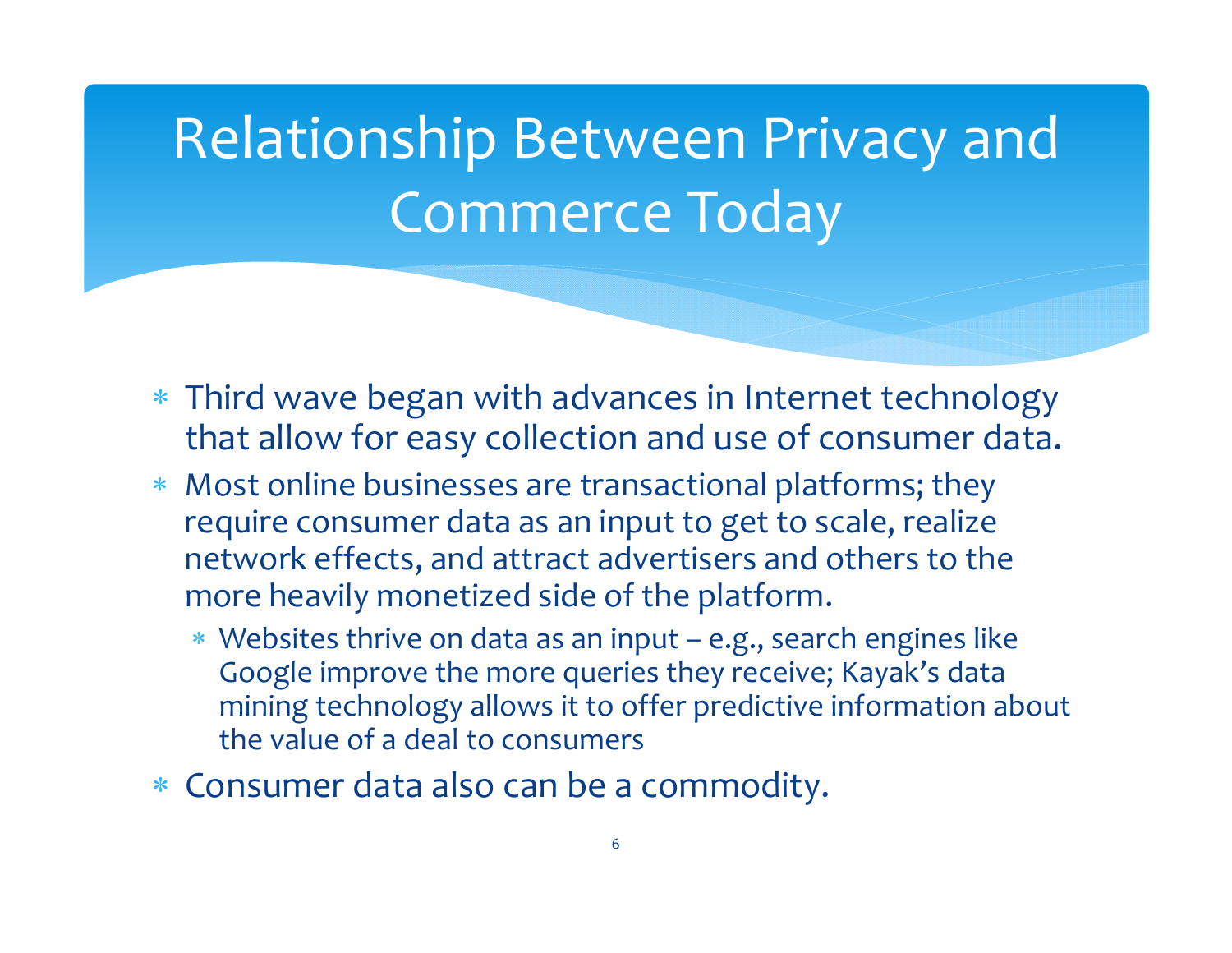## Early Competition and Consumer Protection Confusion at the FTC

- $\ast$  Initially, Congress gave the FTC authority over "unfair methods of competition."
- The early FTC applied this authority to police consumer protection harms, such as false advertising, by reasoning that such acts harmed competitors.
- With this reasoning supported by the Supreme Court, the FTC began an ambitious consumer protection campaign.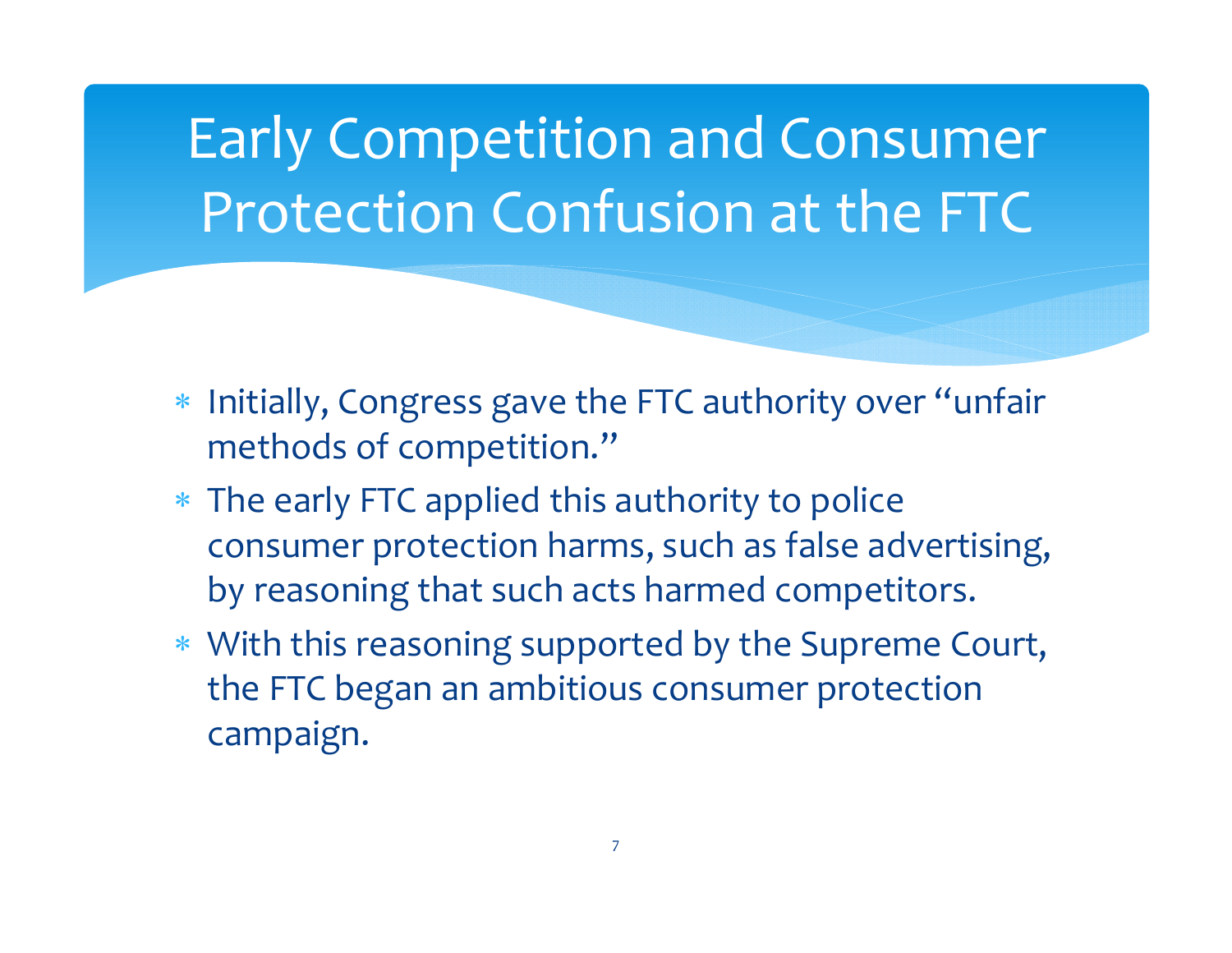## Early Competition and Consumer Protection Confusion at the FTC

"It is that condition of affairs [the loss of competition]  $\,$ which the Commission is given power to correct, and it is against that condition of affairs, and not some other, that the Commission is authorized to protect the public." The Court closed its analysis by proclaiming, "Unfair trade methods [such as false advertising] are not per se unfair methods of *competition*. . . . If broader powers be desirable, they must be conferred by Congress."

‐‐ FTC v. Raladam Co., 283 U.S. 643 (1931).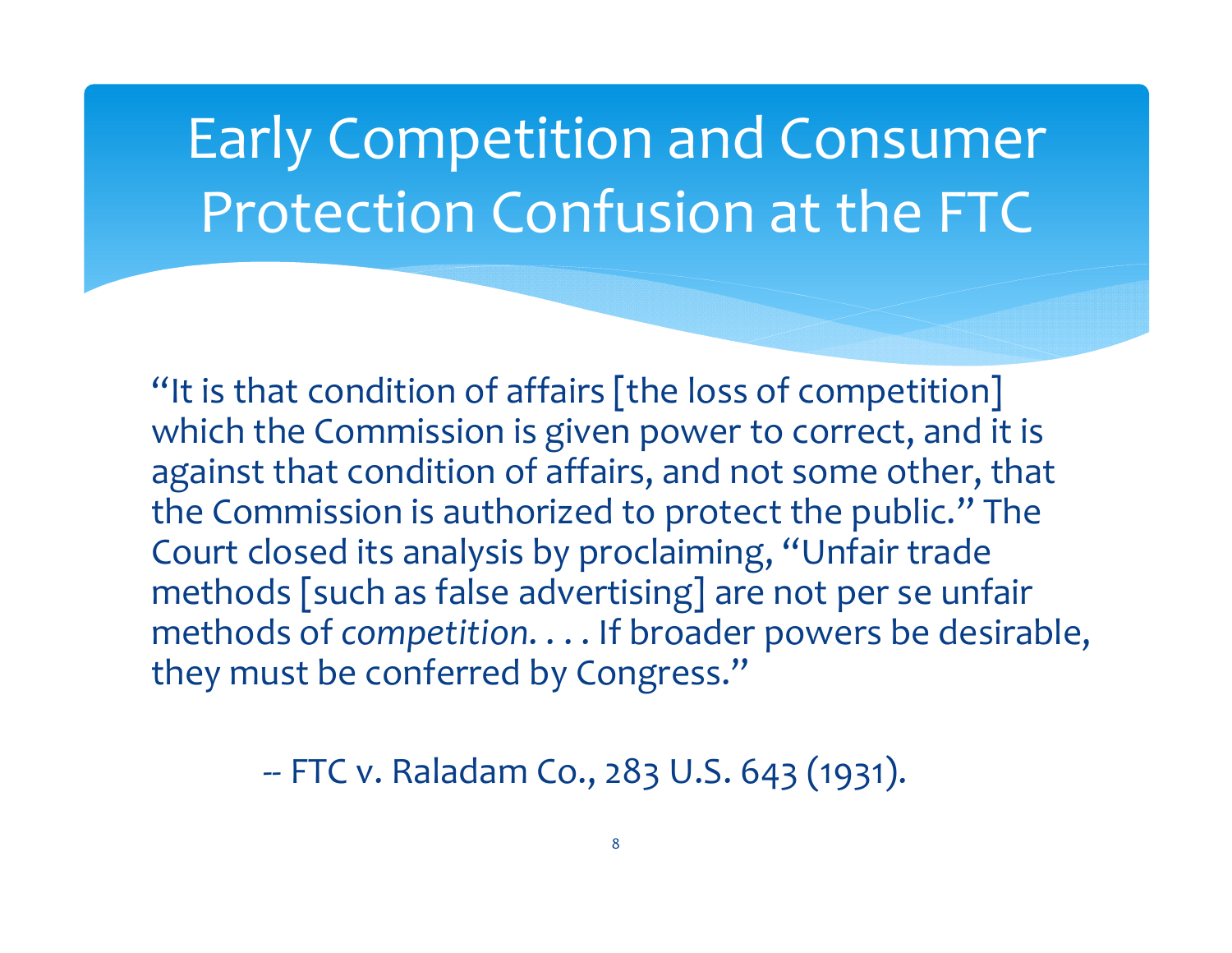## Competition and Consumer Protection Distinct

- The *Raladam* decision halted the FTC's consumer protection efforts under <sup>a</sup> competition authority.
- Congress subsequently passed the Wheeler‐Lea Act of 1938, which codified the FTC's separate "unfair or deceptive acts or practices authority."
- Since that time, courts have recognized the separate and distinct, yet complementary roles of competition and consumer protection laws.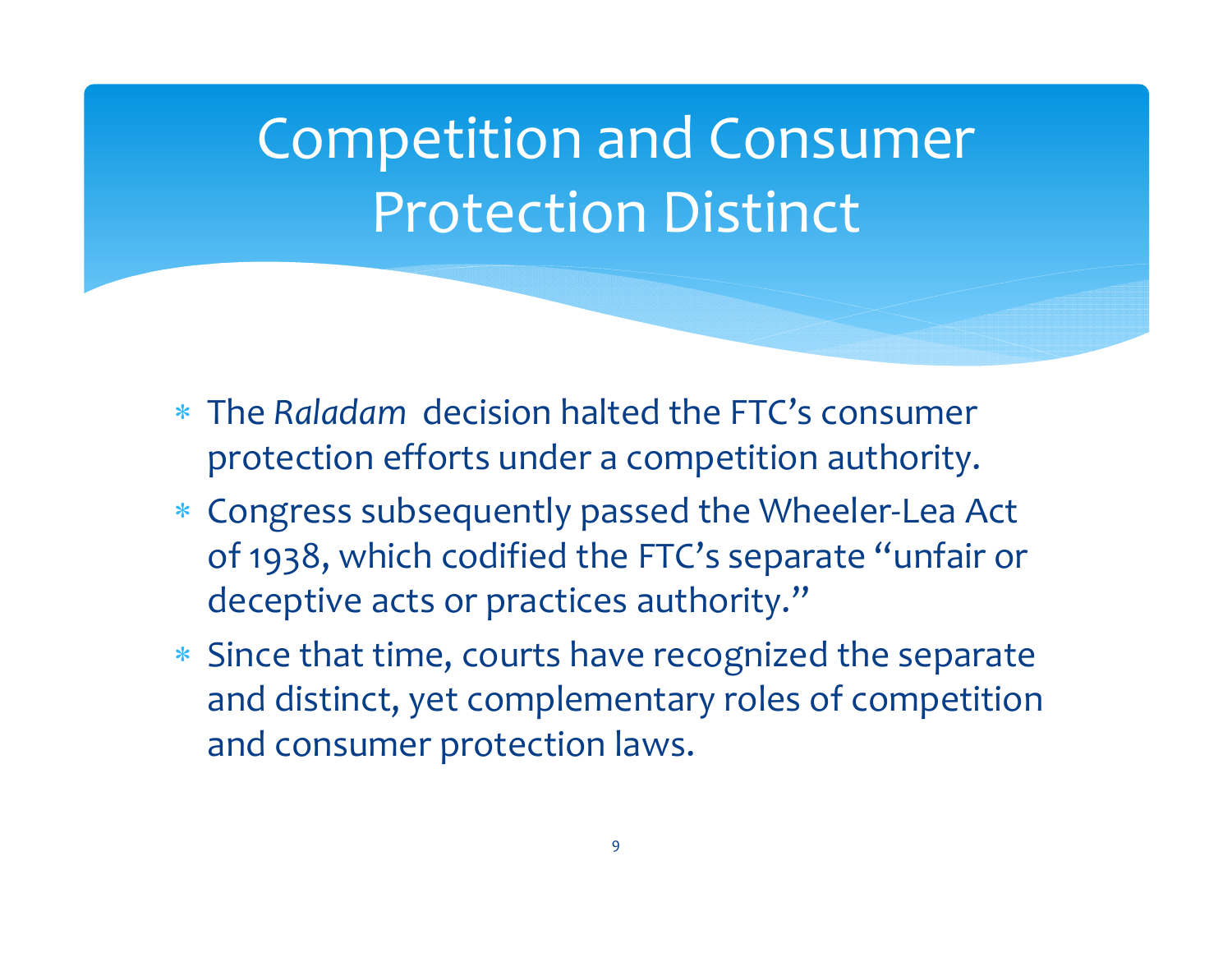#### Modern Competition Law and Privacy

- Multiple groups of proposals to apply competition law to privacy concerns now exist.
	- Assessing privacy as <sup>a</sup> non‐price dimension of competition
	- $\ast$  Balancing corporate actions harming privacy against competition concerns
	- ∗ Consumer deception as <sup>a</sup> form of monopolization or other antitrust violation
	- ∗ Harm to privacy by control of data constitutes potential competition violation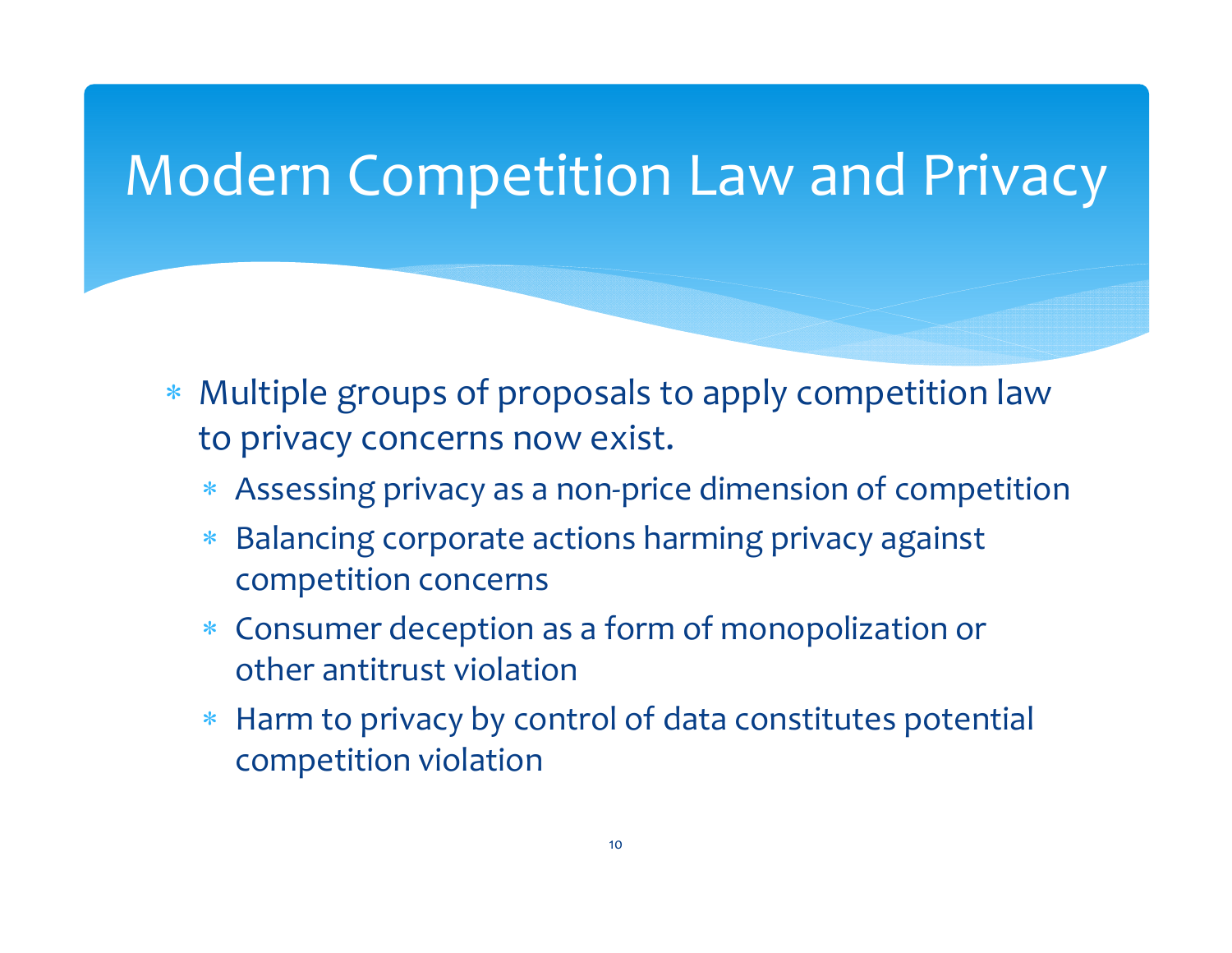#### Modern Competition Law and Privacy

- $\ast$  Each of these approaches are the product of thoughtful consideration.
- We argue that these approaches to combine competition and consumer protection to protect privacy are largely unnecessary , difficult to apply in practice, and would create doctrinal confusion.
- The competition and consumer protection laws serve well as complements.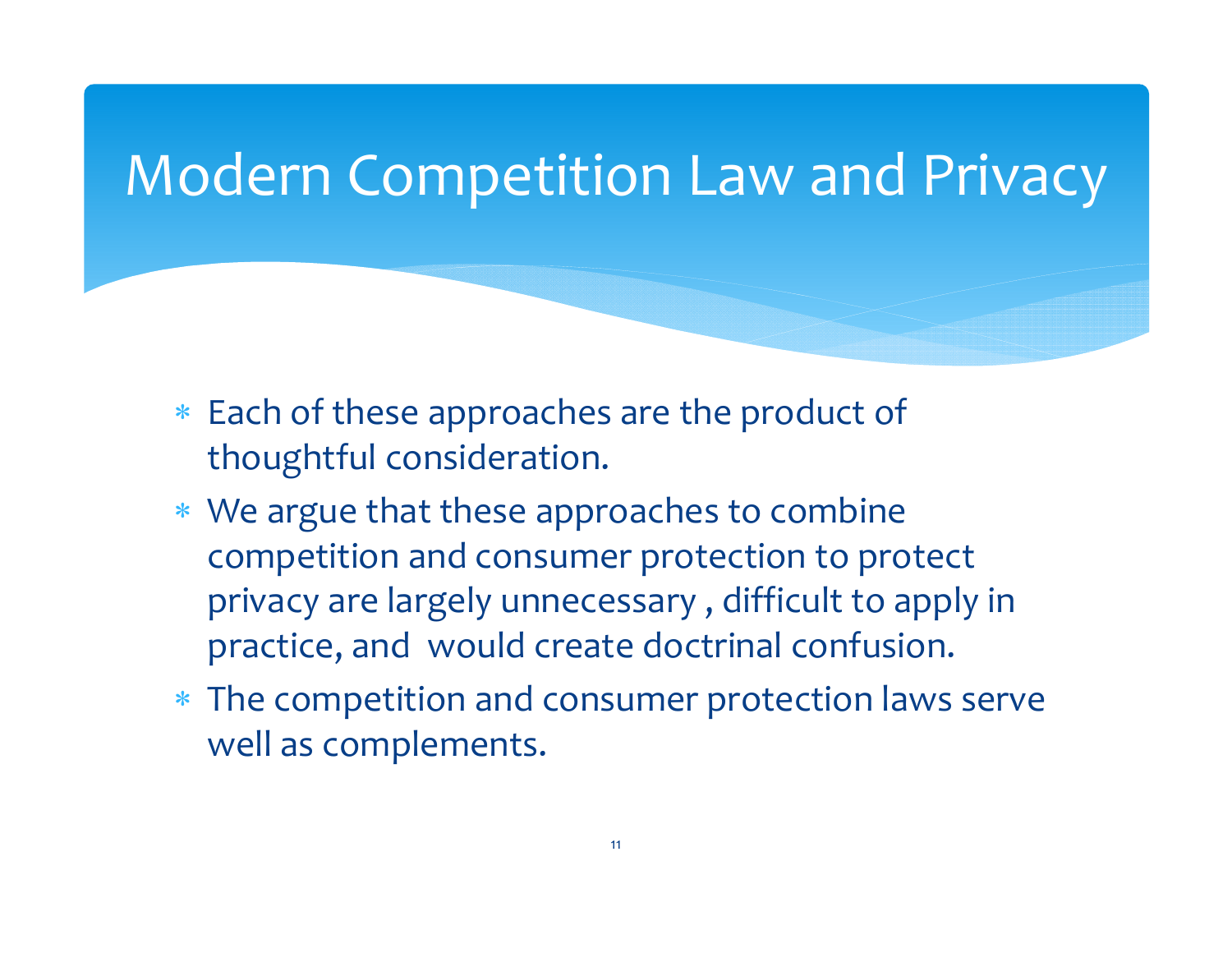### Recent FTC Approaches

**Google/DoubleClick Facebook/WhatsApp Google/Nest**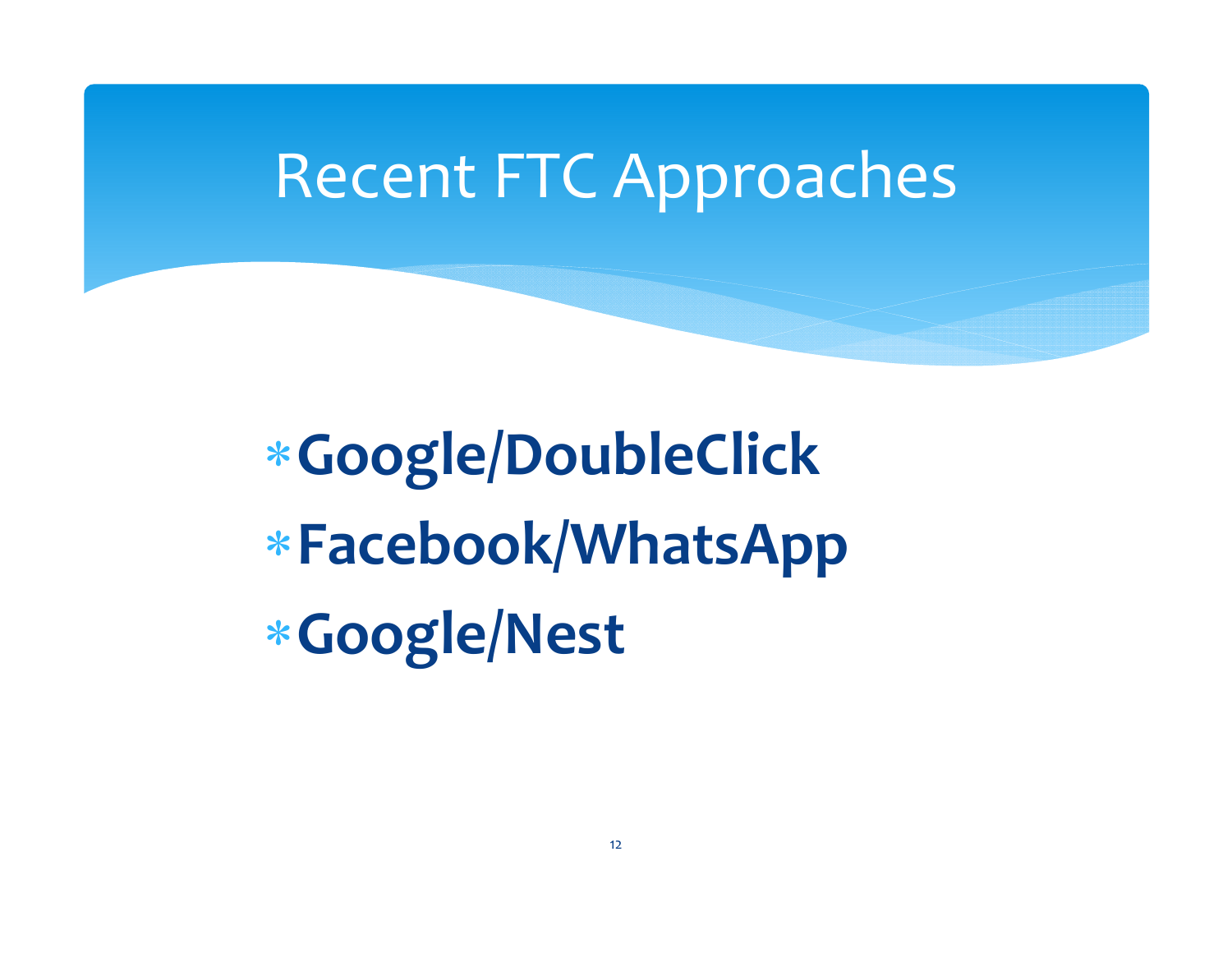#### Data as <sup>a</sup> Commercial Good

**Microsoft/Yahoo! Google/ITA FICO v. Experian and similar cases**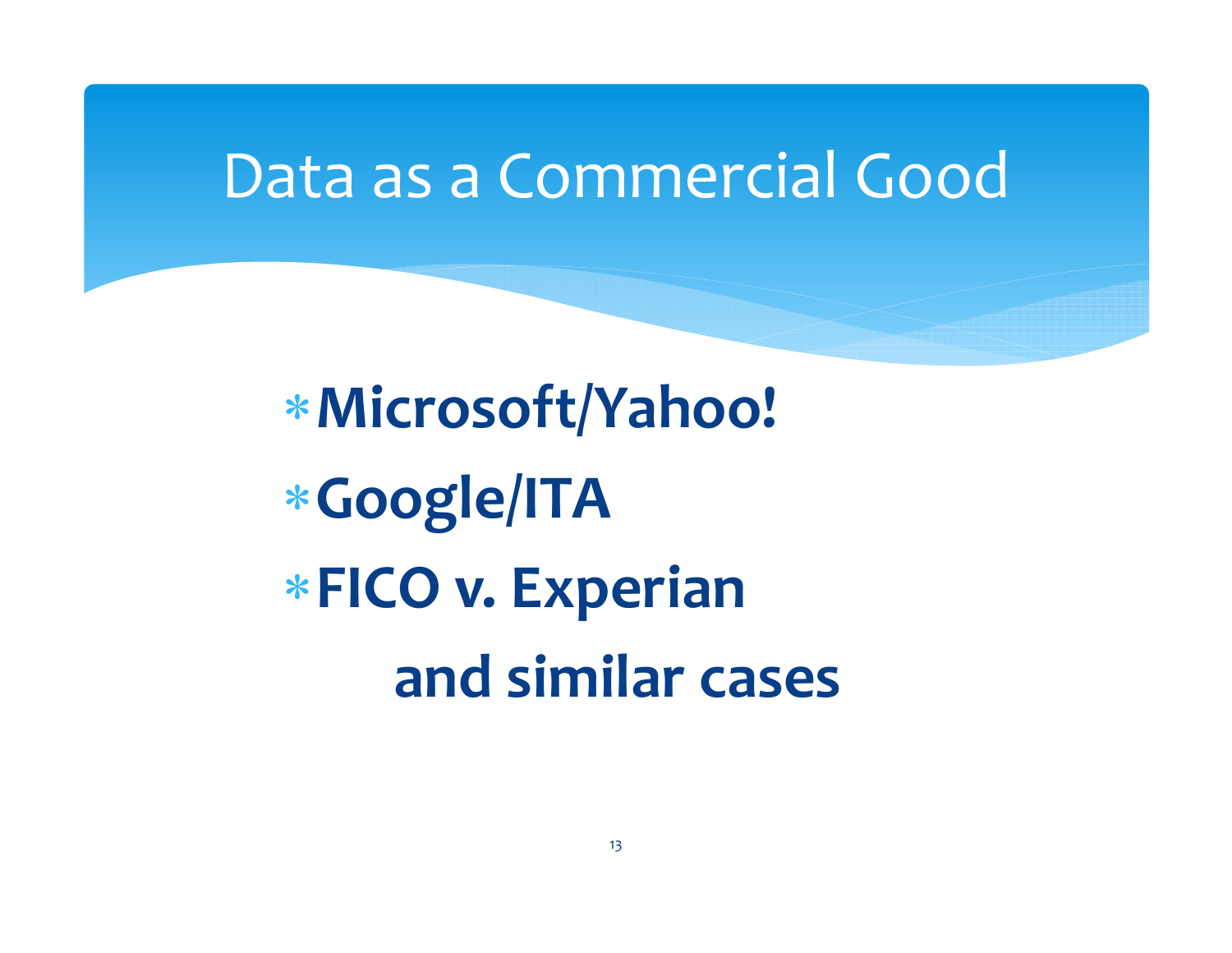### Privacy Can Be Commerce

- Consumers value privacy and worry about data collection
- More and more websites and commercial services are competing based on their privacy settings and offerings.
	- Whisper
	- SnapChat
	- Apple and Android
	- $\ast$ DuckDuckGo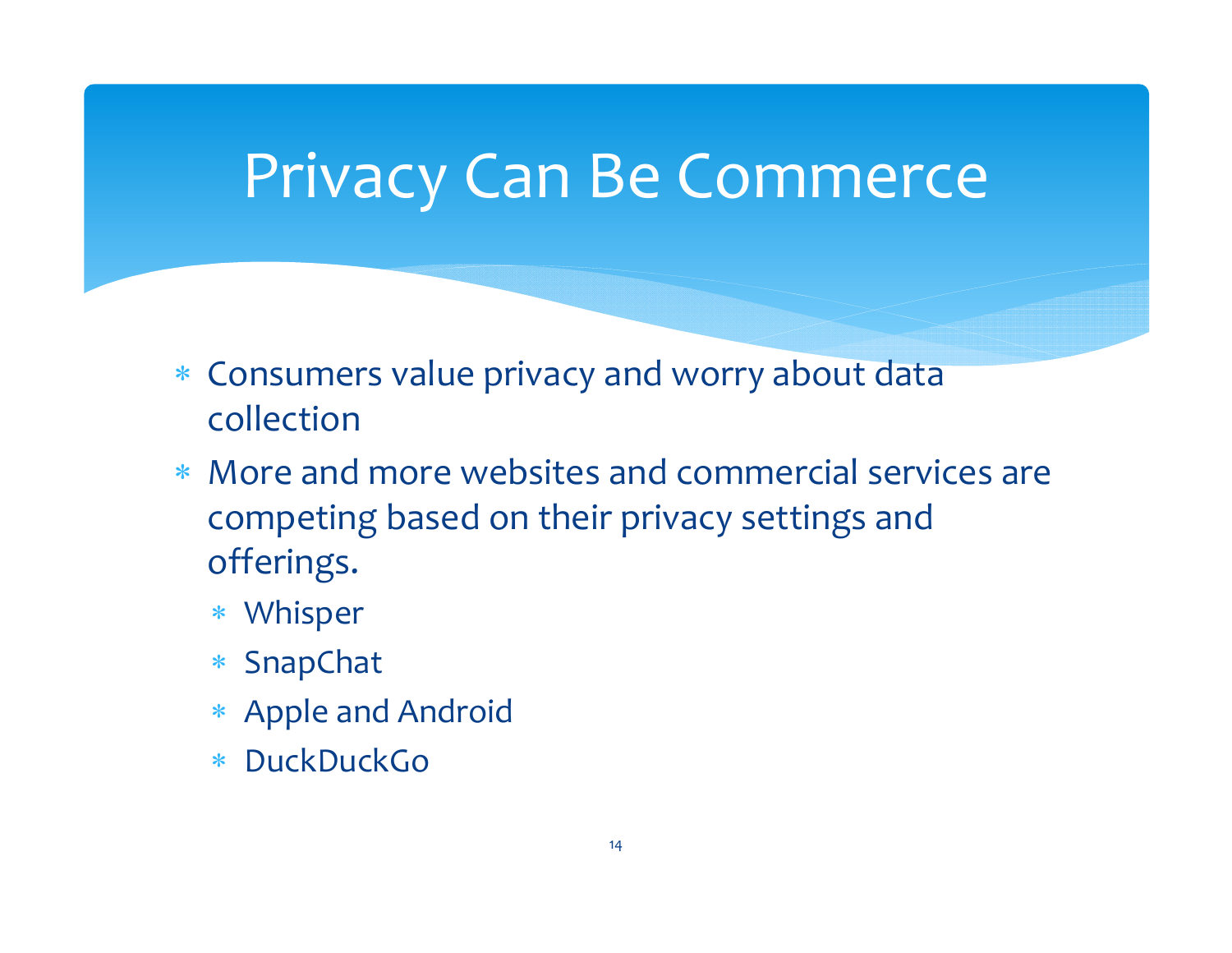## Concerns About Inserting Privacy Values Into Competition Analysis

- \* Ignores efficiencies from consolidation of data
- Distorts antitrust analysis with outcomes depending more heavily on the reviewer's unique personal views of privacy.
- Discriminates in favor of "organic" collection of data, even though outcomes could be the same
- Creates incentives for firms to experiment with new deal structures to obviate "privacy reviews"
- Risks innovation from data consolidation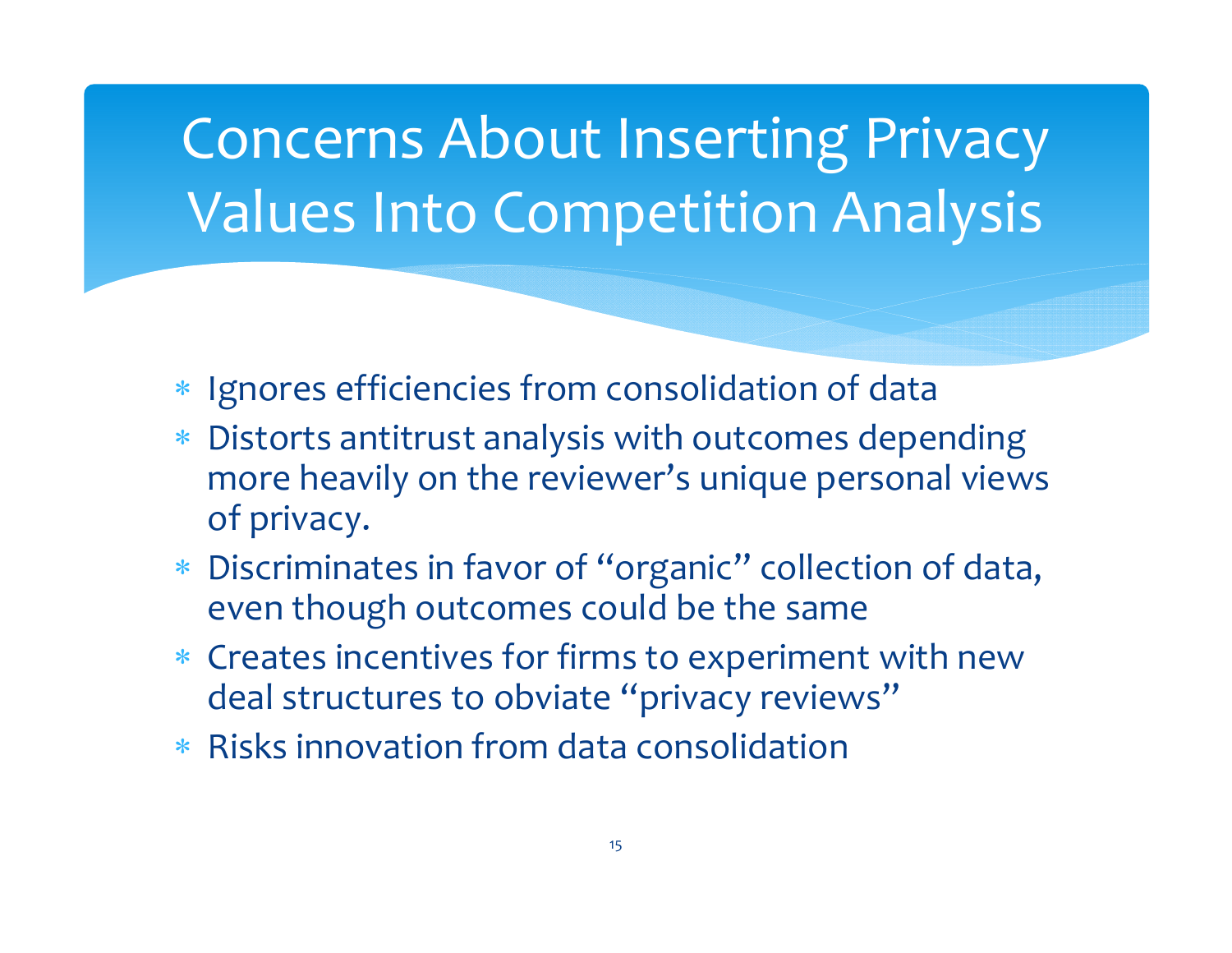# CMA's Report on the Commercial Use of Consumer Data

- \* Increased competition concerns in data markets where
	- consumer data is <sup>a</sup> significant input into products and services produced;
	- there are few or no substitutes for data collected in <sup>a</sup> particular market;
	- <sup>a</sup> business with existing market power controls the collection of consumer data in that market; and
	- there is an absence of competition over privacy.
- \* "[W]e see no reason, at present, why our existing competition and markets tools would not be effective at tackling conduct that gave rise to competition concerns in these markets."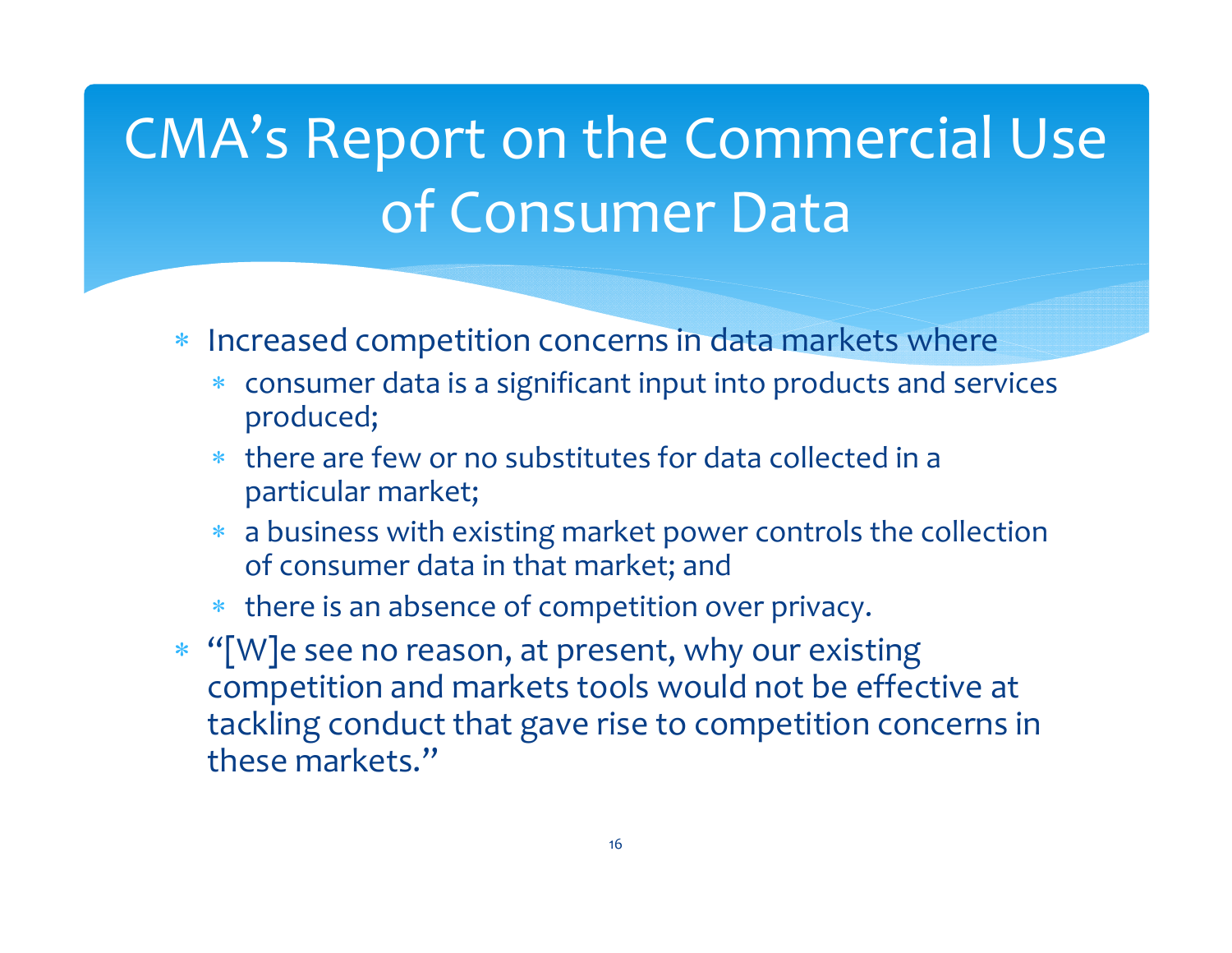# Choosing the Right [Approach] To Privacy

What is the nature of the harm? What is the likely scope of the harm?  $\ast$  Can the available legal remedies address the harm?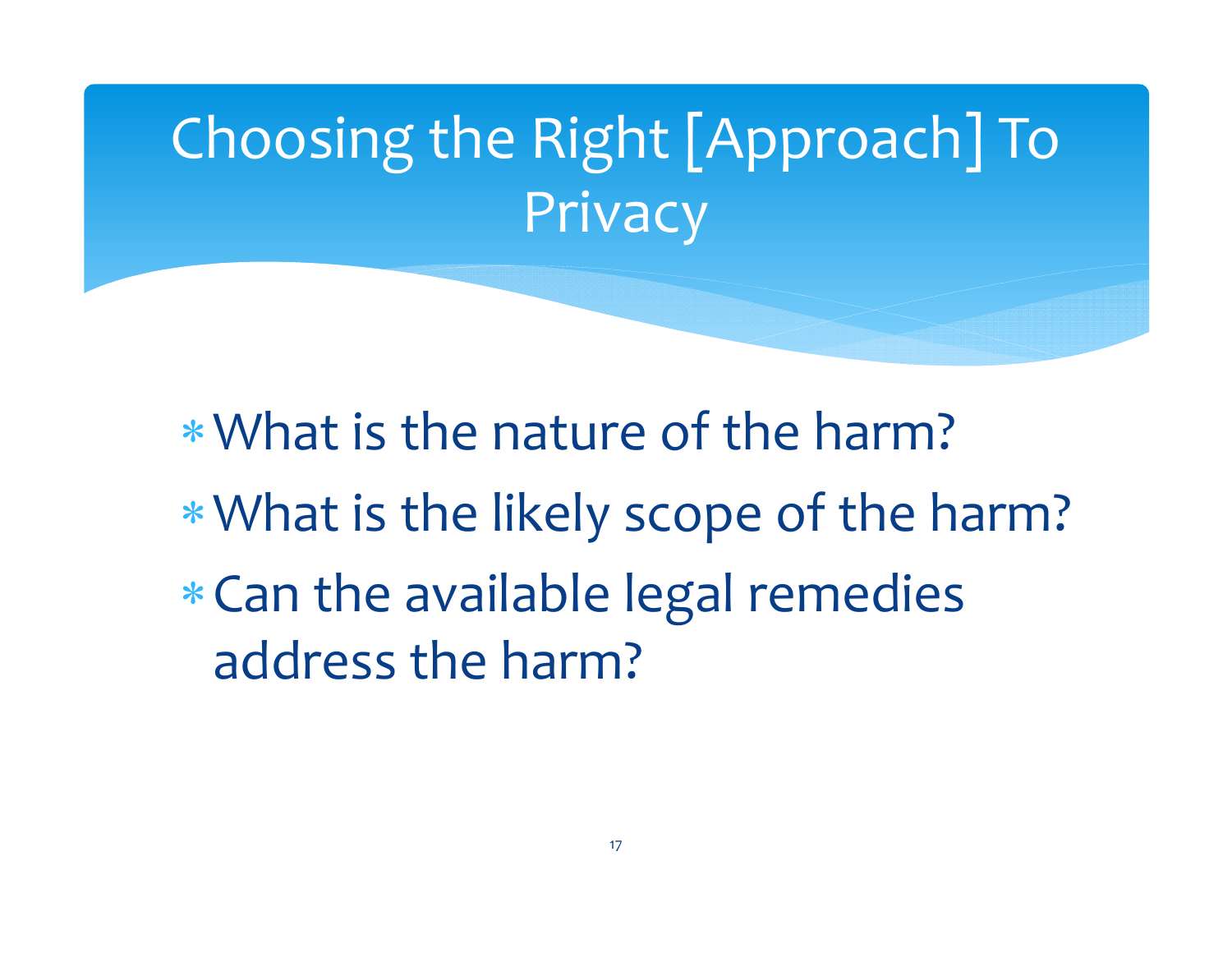### Nature of the Harm

- Congress and States have tailored specialized laws to specific harms – harm to competition is not <sup>a</sup> subjective exercise and harm to privacy is not typically objective.
- Combining these specific types of laws risks doctrinal distortion for no apparen<sup>t</sup> net gain in enforcement.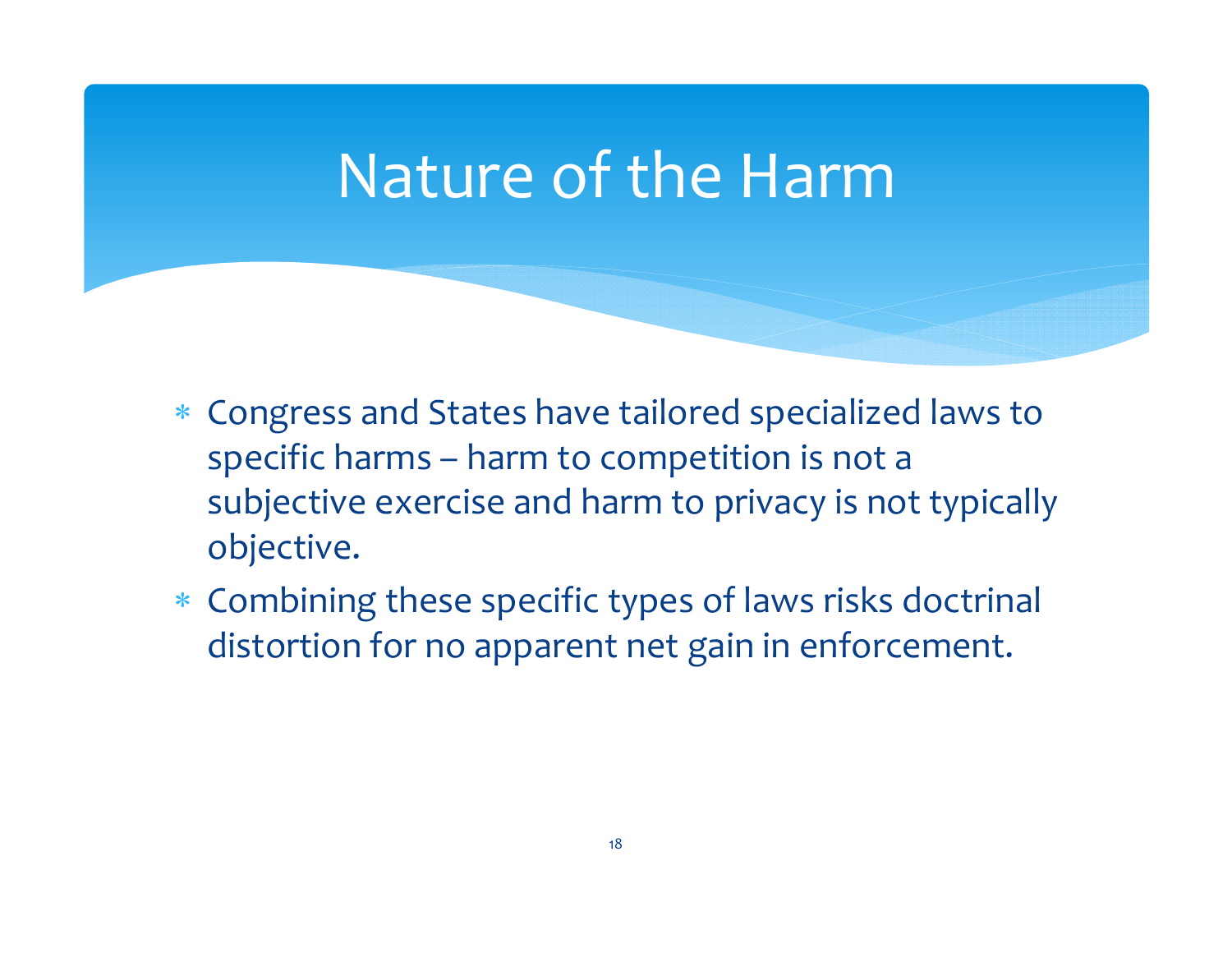## Likely Scope of the Harm

- Antitrust focuses on economic efficiency and long‐run consumer welfare
	- Seeks to protect future consumers
- Consumer protection laws, including those relating to privacy, are about maintaining "consumer sovereignty"
	- Sanctity of the transaction and reasonable consumer's expectations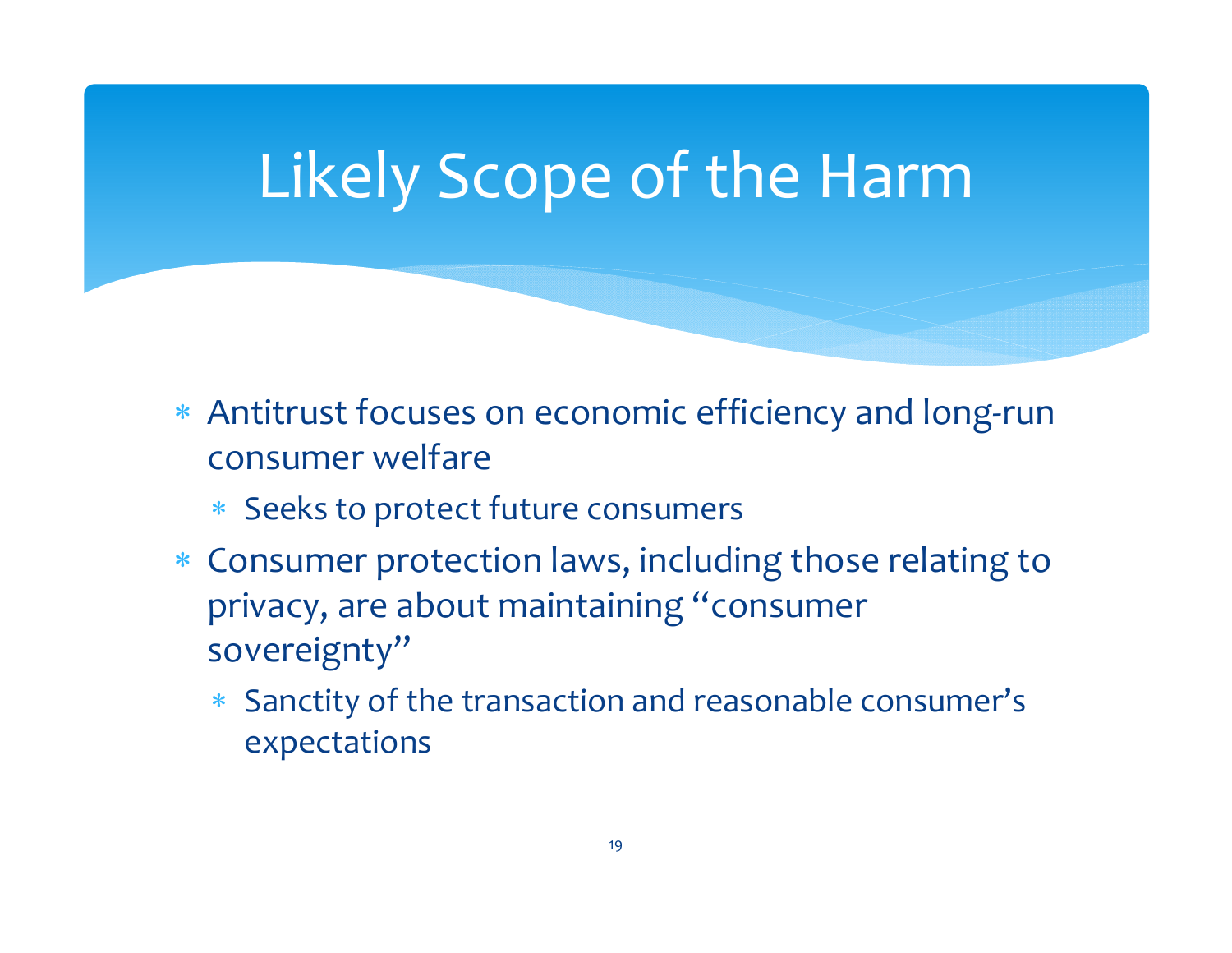### Availability of Adequate Remedy

- $\ast$  Blocking transactions does not necessarily stop data transfer or promote privacy interests
- Parties could simply house data in standalone entity and enter licensing arrangements
- Unless there is <sup>a</sup> related harm or likely harm to competition, antitrust laws also have no means of protecting privacy